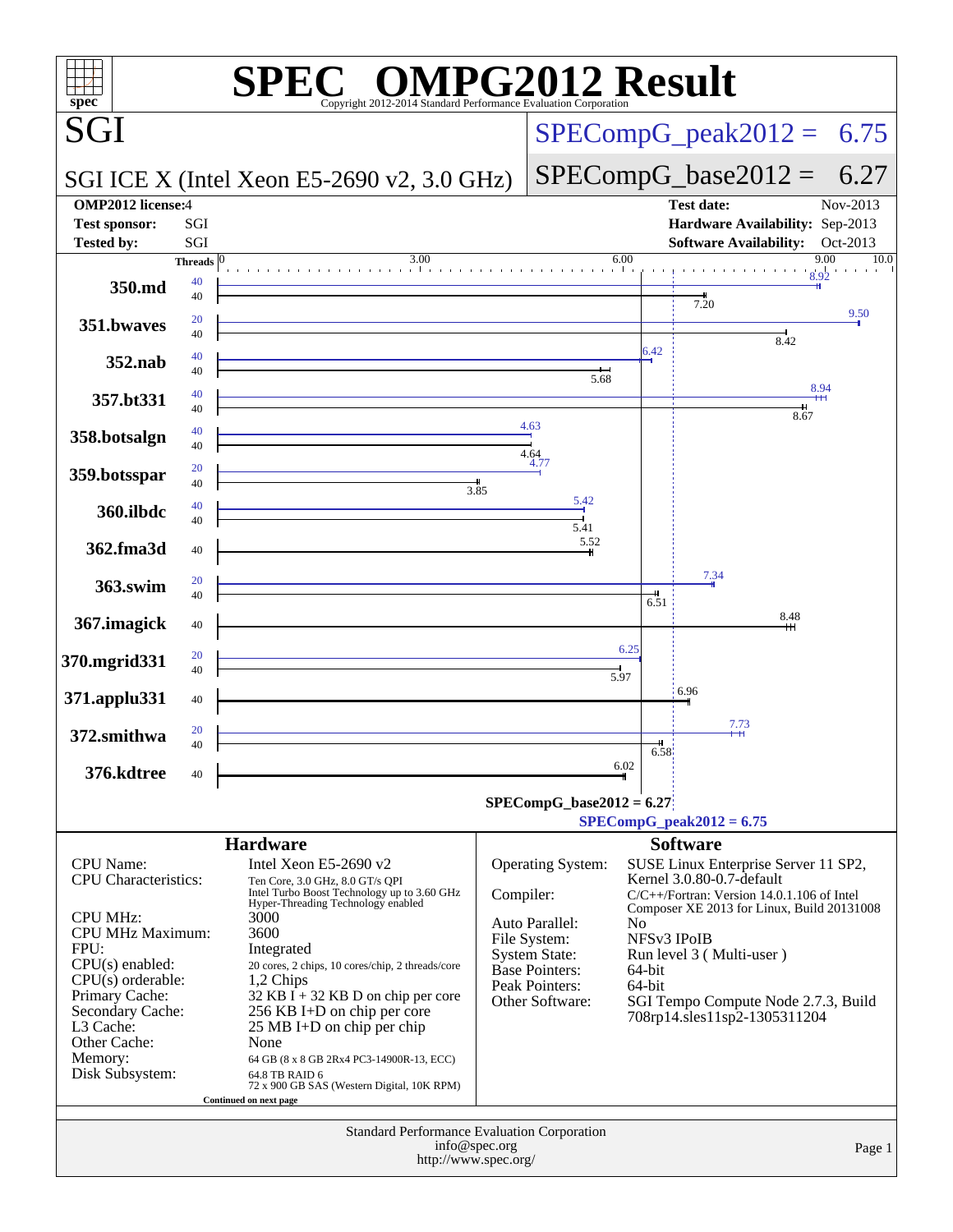# **[SPEC OMPG2012 Result](http://www.spec.org/auto/omp2012/Docs/result-fields.html#SPECOMPG2012Result)**

### $SPECompG_peak2012 = 6.75$  $SPECompG_peak2012 = 6.75$

### SGI ICE X (Intel Xeon E5-2690 v2, 3.0 GHz)

SGI

**[Tested by:](http://www.spec.org/auto/omp2012/Docs/result-fields.html#Testedby)** SGI SOL SERVICE SERVICE SERVICE SERVICE SERVICE SERVICE SERVICE SERVICE SERVICE SERVICE SERVICE SERVICE SERVICE SERVICE SERVICE SERVICE SERVICE SERVICE SERVICE SERVICE SERVICE SERVICE SERVICE SERVICE SERVICE S

[Other Hardware:](http://www.spec.org/auto/omp2012/Docs/result-fields.html#OtherHardware) Threads Run: 10 [Base Threads Run:](http://www.spec.org/auto/omp2012/Docs/result-fields.html#BaseThreadsRun) [Minimum Peak Threads:](http://www.spec.org/auto/omp2012/Docs/result-fields.html#MinimumPeakThreads) 20<br>Maximum Peak Threads: 40 [Maximum Peak Threads:](http://www.spec.org/auto/omp2012/Docs/result-fields.html#MaximumPeakThreads)

 $SPECompG_base2012 = 6.27$  $SPECompG_base2012 = 6.27$ 

**[OMP2012 license:](http://www.spec.org/auto/omp2012/Docs/result-fields.html#OMP2012license)**4 **[Test date:](http://www.spec.org/auto/omp2012/Docs/result-fields.html#Testdate)** Nov-2013 **[Test sponsor:](http://www.spec.org/auto/omp2012/Docs/result-fields.html#Testsponsor)** SGI **[Hardware Availability:](http://www.spec.org/auto/omp2012/Docs/result-fields.html#HardwareAvailability)** Sep-2013

**[Results Table](http://www.spec.org/auto/omp2012/Docs/result-fields.html#ResultsTable)**

|                  | <b>Base</b> |                                                                                                          |              |                |       |                |       | <b>Peak</b> |                        |              |                |              |                |              |
|------------------|-------------|----------------------------------------------------------------------------------------------------------|--------------|----------------|-------|----------------|-------|-------------|------------------------|--------------|----------------|--------------|----------------|--------------|
| <b>Benchmark</b> |             | <b>Threads   Seconds</b>                                                                                 | <b>Ratio</b> | <b>Seconds</b> | Ratio | <b>Seconds</b> | Ratio |             | <b>Threads Seconds</b> | <b>Ratio</b> | <b>Seconds</b> | <b>Ratio</b> | <b>Seconds</b> | <b>Ratio</b> |
| 350.md           | 40          | 640                                                                                                      | 7.23         | 643            | 7.20  | 643            | 7.20  | 40          | 519                    | 8.93         | 519            | 8.92         | 522            | 8.88         |
| 351.bwaves       | 40          | 539                                                                                                      | 8.41         | 538            | 8.42  | 538            | 8.43  | 20          | 478                    | 9.49         | 477            | 9.50         | 476            | 9.51         |
| $352$ .nab       | 40          | 669                                                                                                      | 5.81         | 687            | 5.66  | 685            | 5.68  | 40          | 606                    | 6.42         | 605            | 6.43         | 623            | 6.25         |
| 357.bt331        | 40          | 546                                                                                                      | 8.67         | 548            | 8.65  | 544            | 8.72  | 40          | 535                    | 8.87         | 530            | 8.94         | 526            | 9.01         |
| 358.botsalgn     | 40          | 937                                                                                                      | 4.64         | 938            | 4.64  | 938            | 4.64  | 40          | 939                    | 4.63         | 938            | 4.64         | 939            | 4.63         |
| 359.botsspar     | 40          | 1354                                                                                                     | 3.88         | 1365           | 3.85  | 1368           | 3.84  | 20          | <b>1100</b>            | 4.77         | 1100           | 4.77         | 1100           | 4.77         |
| 360.ilbdc        | 40          | 658                                                                                                      | 5.41         | 657            | 5.42  | 657            | 5.41  | 40          | 656                    | 5.43         | 657            | 5.41         | 656            | 5.42         |
| 362.fma3d        | 40          | 689                                                                                                      | 5.52         | 691            | 5.50  | 684            | 5.56  | 40          | 689                    | 5.52         | 691            | 5.50         | 684            | 5.56         |
| $363$ .swim      | 40          | 694                                                                                                      | 6.53         | 696            | 6.51  | 699            | 6.48  | 20          | 617                    | 7.34         | 616            | 7.36         | 619            | 7.32         |
| 367. imagick     | 40          | 835                                                                                                      | 8.42         | 829            | 8.48  | 822            | 8.55  | 40          | 835                    | 8.42         | 829            | 8.48         | 822            | 8.55         |
| 370.mgrid331     | 40          | 740                                                                                                      | 5.97         | 742            | 5.96  | 740            | 5.97  | 20          | 707                    | 6.26         | 707            | 6.25         | 707            | 6.25         |
| 371.applu331     | 40          | 870                                                                                                      | 6.96         | 867            | 6.99  | 871            | 6.96  | 40          | 870                    | 6.96         | 867            | 6.99         | 871            | 6.96         |
| 372.smithwa      | 40          | 820                                                                                                      | 6.54         | 815            | 6.58  | 813            | 6.59  | 20          | 693                    | 7.73         | 705            | 7.61         | 688            | 7.79         |
| 376.kdtree       | 40          | 747                                                                                                      | 6.02         | 745            | 6.04  | 750            | 6.00  | 40          | 747                    | 6.02         | 745            | 6.04         | 750            | 6.00         |
|                  |             | Results appear in the order in which they were run. Bold underlined text indicates a median measurement. |              |                |       |                |       |             |                        |              |                |              |                |              |

### **[Operating System Notes](http://www.spec.org/auto/omp2012/Docs/result-fields.html#OperatingSystemNotes)**

 BIOS settings notes: Intel Turbo Boost Technology (Turbo) : Enabled

 Transparent Hugepage : disabled Transparent Hugepage is disabled by echo never > /sys/kernel/mm/transparent\_hugepage/enabled

 Software Environment: export KMP\_LIBRARY=turnaround export KMP\_STACKSIZE=256M export KMP\_BLOCKTIME=infinite export OMP\_DYNAMIC=FALSE export OMP\_NESTED=FALSE ulimit -s unlimited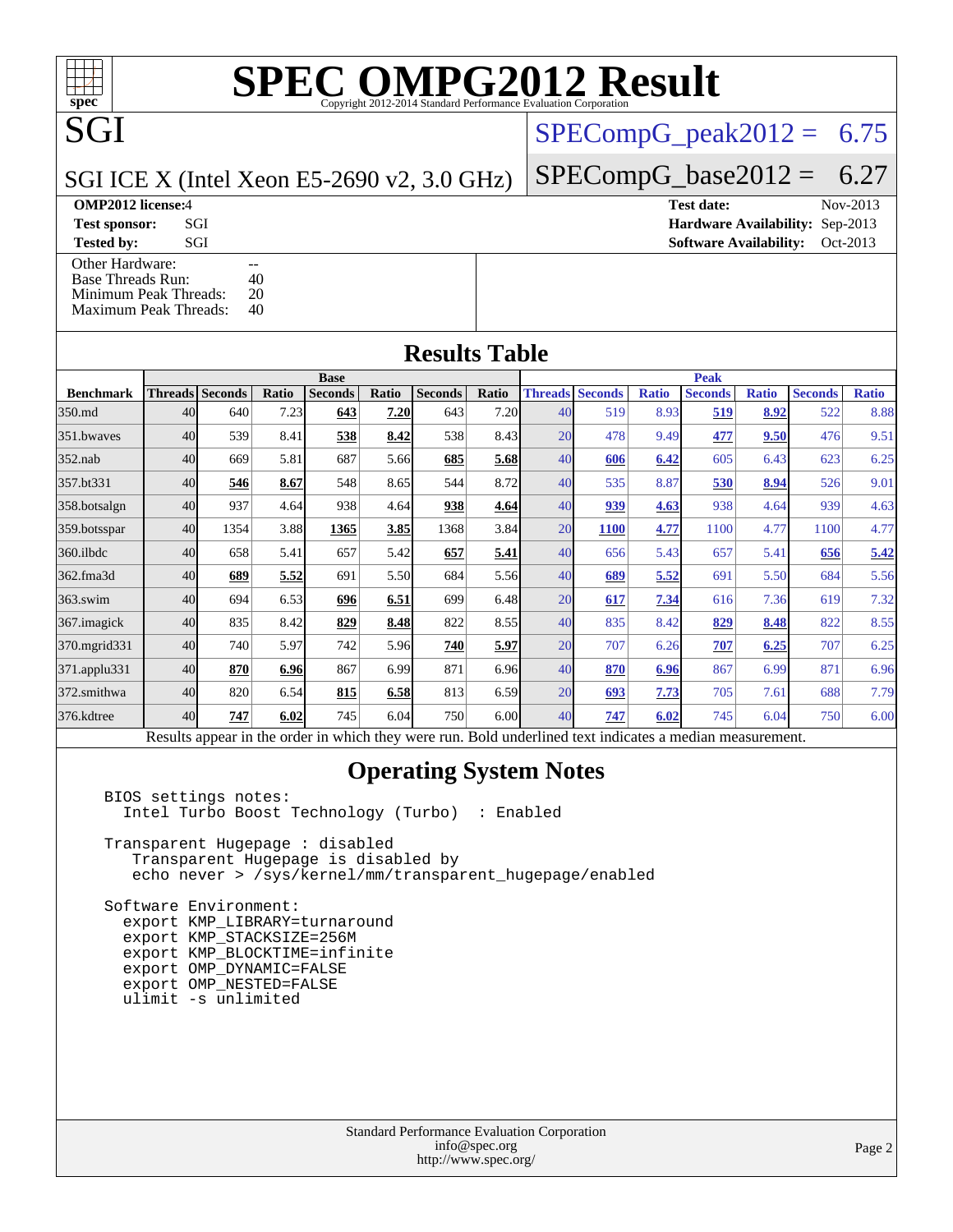

SGI

# **[SPEC OMPG2012 Result](http://www.spec.org/auto/omp2012/Docs/result-fields.html#SPECOMPG2012Result)**

 $SPECompG<sub>peak2012</sub> = 6.75$ 

 $SPECompG_base2012 = 6.27$  $SPECompG_base2012 = 6.27$ 

SGI ICE X (Intel Xeon E5-2690 v2, 3.0 GHz)

**[Tested by:](http://www.spec.org/auto/omp2012/Docs/result-fields.html#Testedby)** SGI SOL SERVICE SERVICE SERVICE SERVICE SOFTWARE Availability: Oct-2013

**[OMP2012 license:](http://www.spec.org/auto/omp2012/Docs/result-fields.html#OMP2012license)**4 **[Test date:](http://www.spec.org/auto/omp2012/Docs/result-fields.html#Testdate)** Nov-2013 **[Test sponsor:](http://www.spec.org/auto/omp2012/Docs/result-fields.html#Testsponsor)** SGI **[Hardware Availability:](http://www.spec.org/auto/omp2012/Docs/result-fields.html#HardwareAvailability)** Sep-2013

### **[Platform Notes](http://www.spec.org/auto/omp2012/Docs/result-fields.html#PlatformNotes)**

 Sysinfo program /store/hfeng/omp2012/Docs/sysinfo \$Rev: 395 \$ \$Date:: 2012-07-25 #\$ 8f8c0fe9e19c658963a1e67685e50647 running on r1i2n14 Tue Nov 19 14:04:03 2013 This section contains SUT (System Under Test) info as seen by some common utilities. To remove or add to this section, see: <http://www.spec.org/omp2012/Docs/config.html#sysinfo> From /proc/cpuinfo model name : Intel(R) Xeon(R) CPU E5-2690 v2 @ 3.00GHz 2 "physical id"s (chips) 40 "processors" cores, siblings (Caution: counting these is hw and system dependent. The following excerpts from /proc/cpuinfo might not be reliable. Use with caution.) cpu cores : 10 siblings : 20 physical 0: cores 0 1 2 3 4 8 9 10 11 12 physical 1: cores 0 1 2 3 4 8 9 10 11 12 cache size : 25600 KB From /proc/meminfo MemTotal: 65979536 kB HugePages\_Total: 0<br>Hugepagesize: 2048 kB Hugepagesize: From /etc/\*release\* /etc/\*version\* SuSE-release: SUSE Linux Enterprise Server 11 (x86\_64) VERSION = 11 PATCHLEVEL = 2 sgi-compute-node-release: SGI Tempo Compute Node 2.7.3, Build 708rp14.sles11sp2-1305311204 uname -a: Linux r1i2n14 3.0.80-0.7-default #1 SMP Tue Jun 25 18:32:49 UTC 2013 (25740f8) x86\_64 x86\_64 x86\_64 GNU/Linux run-level 3 Nov 15 22:04 last=S SPEC is set to: /store/hfeng/omp2012 Filesystem Type Size Used Avail Use% Mounted on<br>10.149.133.200:/mnt/data nfs 45T 9.3T 35T 21% /nas  $10.149.133.200$ :/mnt/data nfs Cannot run dmidecode; consider saying 'chmod +s /usr/sbin/dmidecode' (End of data from sysinfo program)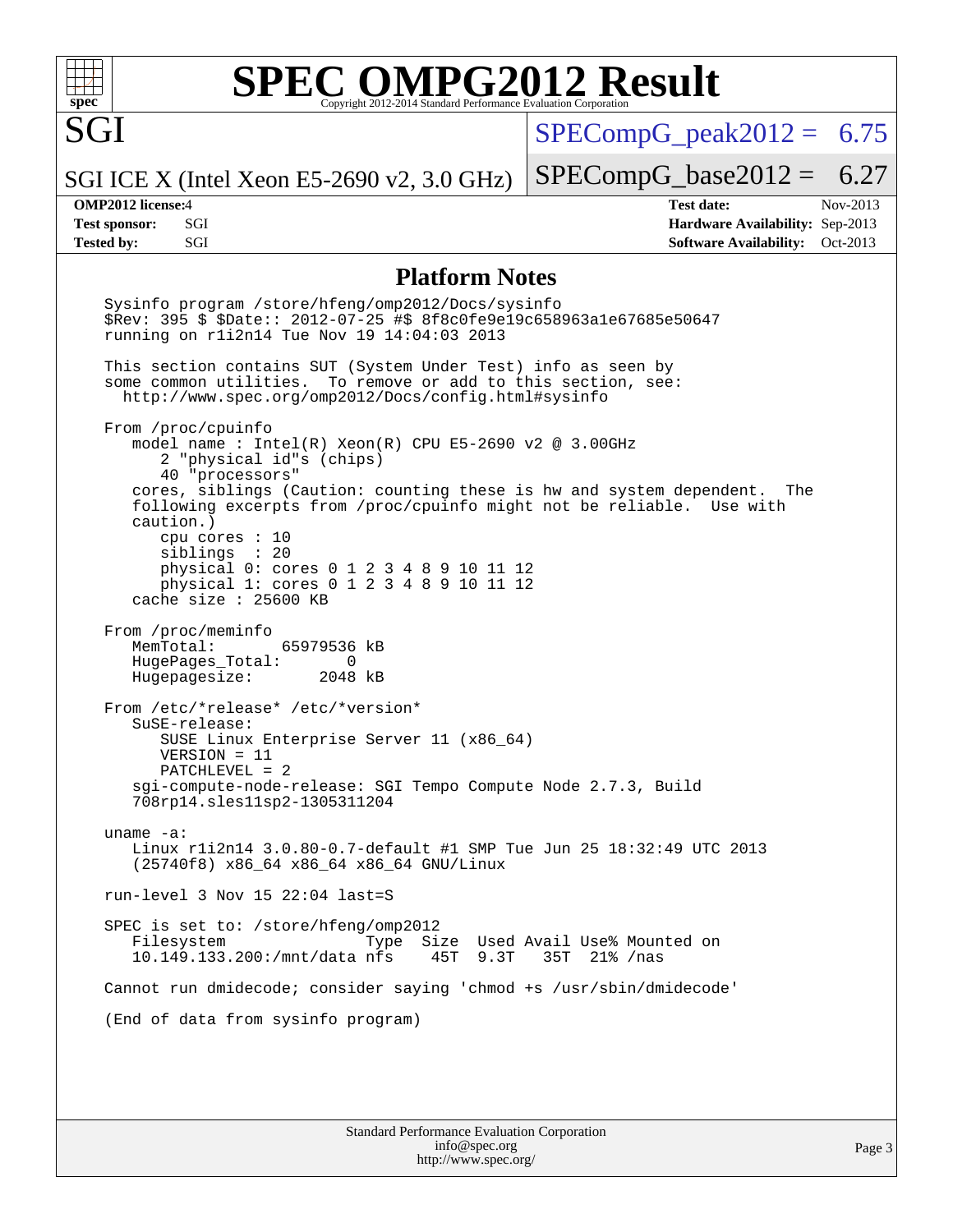SGI

# **[SPEC OMPG2012 Result](http://www.spec.org/auto/omp2012/Docs/result-fields.html#SPECOMPG2012Result)**

 $SPECompG_peak2012 = 6.75$  $SPECompG_peak2012 = 6.75$ 

### SGI ICE X (Intel Xeon E5-2690 v2, 3.0 GHz)

 $SPECompG_base2012 = 6.27$  $SPECompG_base2012 = 6.27$ **[OMP2012 license:](http://www.spec.org/auto/omp2012/Docs/result-fields.html#OMP2012license)**4 **[Test date:](http://www.spec.org/auto/omp2012/Docs/result-fields.html#Testdate)** Nov-2013 **[Test sponsor:](http://www.spec.org/auto/omp2012/Docs/result-fields.html#Testsponsor)** SGI **[Hardware Availability:](http://www.spec.org/auto/omp2012/Docs/result-fields.html#HardwareAvailability)** Sep-2013 **[Tested by:](http://www.spec.org/auto/omp2012/Docs/result-fields.html#Testedby)** SGI SOL SGI SOFTWARE AVAILABILITY: Oct-2013

### **[General Notes](http://www.spec.org/auto/omp2012/Docs/result-fields.html#GeneralNotes)**

| General base OMP Library Settings<br>ENV_KMP_AFFINITY=compact, 0                           |  |  |  |  |  |
|--------------------------------------------------------------------------------------------|--|--|--|--|--|
| General peak OMP Library Settings<br>ENV_KMP_AFFINITY=compact, 0                           |  |  |  |  |  |
| Per benchmark peak OMP Library Settings                                                    |  |  |  |  |  |
| 351.bwaves:peak:<br>ENV_KMP_AFFINITY=compact, 1                                            |  |  |  |  |  |
| 359.botsspar: peak:<br>ENV_KMP_AFFINITY=compact, 1                                         |  |  |  |  |  |
| ---------------<br>362.fma3d<br>basepeak=1                                                 |  |  |  |  |  |
| 363.swim:peak:<br>ENV_KMP_AFFINITY=compact, 1                                              |  |  |  |  |  |
| -------------------<br>=====================<br>=============<br>367.imagick<br>basepeak=1 |  |  |  |  |  |
| 371.applu331:peak:<br>basepeak=1                                                           |  |  |  |  |  |
| 372.smithwa:peak:<br>ENV_KMP_AFFINITY=compact, 1                                           |  |  |  |  |  |
| --------------------<br>376.kdtree:peak:<br>basepeak=1                                     |  |  |  |  |  |
| <b>Base Compiler Invocation</b><br>C benchmarks:                                           |  |  |  |  |  |
| icc                                                                                        |  |  |  |  |  |
| Continued on next page                                                                     |  |  |  |  |  |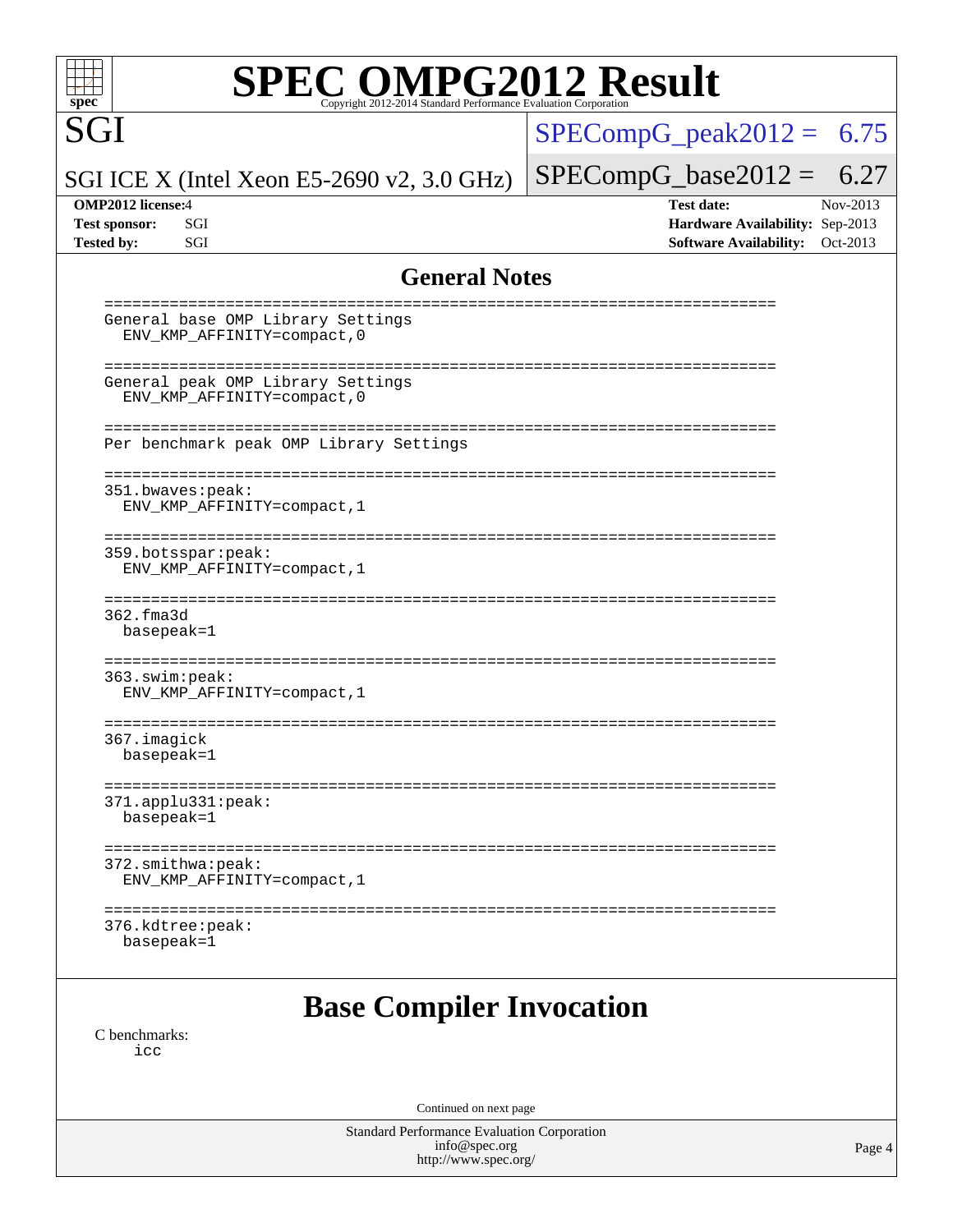

# **[SPEC OMPG2012 Result](http://www.spec.org/auto/omp2012/Docs/result-fields.html#SPECOMPG2012Result)**

SGI ICE X (Intel Xeon E5-2690 v2, 3.0 GHz)

 $SPECompG_peak2012 = 6.75$  $SPECompG_peak2012 = 6.75$ 

 $SPECompG_base2012 = 6.27$  $SPECompG_base2012 = 6.27$ 

**[OMP2012 license:](http://www.spec.org/auto/omp2012/Docs/result-fields.html#OMP2012license)**4 **[Test date:](http://www.spec.org/auto/omp2012/Docs/result-fields.html#Testdate)** Nov-2013 **[Test sponsor:](http://www.spec.org/auto/omp2012/Docs/result-fields.html#Testsponsor)** SGI **[Hardware Availability:](http://www.spec.org/auto/omp2012/Docs/result-fields.html#HardwareAvailability)** Sep-2013 **[Tested by:](http://www.spec.org/auto/omp2012/Docs/result-fields.html#Testedby)** SGI SOL SERVICE SERVICE SERVICE SERVICE SERVICE SERVICE SERVICE SERVICE SERVICE SERVICE SERVICE SERVICE SERVICE SERVICE SERVICE SERVICE SERVICE SERVICE SERVICE SERVICE SERVICE SERVICE SERVICE SERVICE SERVICE S

## **[Base Compiler Invocation \(Continued\)](http://www.spec.org/auto/omp2012/Docs/result-fields.html#BaseCompilerInvocation)**

[C++ benchmarks:](http://www.spec.org/auto/omp2012/Docs/result-fields.html#CXXbenchmarks) [icpc](http://www.spec.org/omp2012/results/res2014q1/omp2012-20140106-00042.flags.html#user_CXXbase_intel_icpc_2d899f8d163502b12eb4a60069f80c1c)

[Fortran benchmarks](http://www.spec.org/auto/omp2012/Docs/result-fields.html#Fortranbenchmarks): [ifort](http://www.spec.org/omp2012/results/res2014q1/omp2012-20140106-00042.flags.html#user_FCbase_intel_ifort_8a5e5e06b19a251bdeaf8fdab5d62f20)

## **[Base Portability Flags](http://www.spec.org/auto/omp2012/Docs/result-fields.html#BasePortabilityFlags)**

 350.md: [-FR](http://www.spec.org/omp2012/results/res2014q1/omp2012-20140106-00042.flags.html#user_baseFPORTABILITY350_md_f-FR) 357.bt331: [-mcmodel=medium](http://www.spec.org/omp2012/results/res2014q1/omp2012-20140106-00042.flags.html#user_basePORTABILITY357_bt331_f-mcmodel_3a41622424bdd074c4f0f2d2f224c7e5) 363.swim: [-mcmodel=medium](http://www.spec.org/omp2012/results/res2014q1/omp2012-20140106-00042.flags.html#user_basePORTABILITY363_swim_f-mcmodel_3a41622424bdd074c4f0f2d2f224c7e5) 367.imagick: [-std=c99](http://www.spec.org/omp2012/results/res2014q1/omp2012-20140106-00042.flags.html#user_baseCPORTABILITY367_imagick_f-std_2ec6533b6e06f1c4a6c9b78d9e9cde24)

**[Base Optimization Flags](http://www.spec.org/auto/omp2012/Docs/result-fields.html#BaseOptimizationFlags)**

[C benchmarks](http://www.spec.org/auto/omp2012/Docs/result-fields.html#Cbenchmarks):

[-O2](http://www.spec.org/omp2012/results/res2014q1/omp2012-20140106-00042.flags.html#user_CCbase_f-O2) [-openmp](http://www.spec.org/omp2012/results/res2014q1/omp2012-20140106-00042.flags.html#user_CCbase_f-openmp) [-ipo](http://www.spec.org/omp2012/results/res2014q1/omp2012-20140106-00042.flags.html#user_CCbase_f-ipo_84062ab53814f613187d02344b8f49a7) [-xAVX](http://www.spec.org/omp2012/results/res2014q1/omp2012-20140106-00042.flags.html#user_CCbase_f-xAVX) [-ansi-alias](http://www.spec.org/omp2012/results/res2014q1/omp2012-20140106-00042.flags.html#user_CCbase_f-ansi-alias)

[C++ benchmarks:](http://www.spec.org/auto/omp2012/Docs/result-fields.html#CXXbenchmarks) [-O2](http://www.spec.org/omp2012/results/res2014q1/omp2012-20140106-00042.flags.html#user_CXXbase_f-O2) [-openmp](http://www.spec.org/omp2012/results/res2014q1/omp2012-20140106-00042.flags.html#user_CXXbase_f-openmp) [-ipo](http://www.spec.org/omp2012/results/res2014q1/omp2012-20140106-00042.flags.html#user_CXXbase_f-ipo_84062ab53814f613187d02344b8f49a7) [-xAVX](http://www.spec.org/omp2012/results/res2014q1/omp2012-20140106-00042.flags.html#user_CXXbase_f-xAVX) [-ansi-alias](http://www.spec.org/omp2012/results/res2014q1/omp2012-20140106-00042.flags.html#user_CXXbase_f-ansi-alias)

[Fortran benchmarks](http://www.spec.org/auto/omp2012/Docs/result-fields.html#Fortranbenchmarks): [-O2](http://www.spec.org/omp2012/results/res2014q1/omp2012-20140106-00042.flags.html#user_FCbase_f-O2) [-openmp](http://www.spec.org/omp2012/results/res2014q1/omp2012-20140106-00042.flags.html#user_FCbase_f-openmp) [-ipo](http://www.spec.org/omp2012/results/res2014q1/omp2012-20140106-00042.flags.html#user_FCbase_f-ipo_84062ab53814f613187d02344b8f49a7) [-xAVX](http://www.spec.org/omp2012/results/res2014q1/omp2012-20140106-00042.flags.html#user_FCbase_f-xAVX)

### **[Peak Compiler Invocation](http://www.spec.org/auto/omp2012/Docs/result-fields.html#PeakCompilerInvocation)**

[C benchmarks](http://www.spec.org/auto/omp2012/Docs/result-fields.html#Cbenchmarks): [icc](http://www.spec.org/omp2012/results/res2014q1/omp2012-20140106-00042.flags.html#user_CCpeak_intel_icc_a87c68a857bc5ec5362391a49d3a37a6)

[C++ benchmarks:](http://www.spec.org/auto/omp2012/Docs/result-fields.html#CXXbenchmarks) [icpc](http://www.spec.org/omp2012/results/res2014q1/omp2012-20140106-00042.flags.html#user_CXXpeak_intel_icpc_2d899f8d163502b12eb4a60069f80c1c)

[Fortran benchmarks](http://www.spec.org/auto/omp2012/Docs/result-fields.html#Fortranbenchmarks): [ifort](http://www.spec.org/omp2012/results/res2014q1/omp2012-20140106-00042.flags.html#user_FCpeak_intel_ifort_8a5e5e06b19a251bdeaf8fdab5d62f20)

## **[Peak Portability Flags](http://www.spec.org/auto/omp2012/Docs/result-fields.html#PeakPortabilityFlags)**

 350.md: [-FR](http://www.spec.org/omp2012/results/res2014q1/omp2012-20140106-00042.flags.html#user_peakFPORTABILITY350_md_f-FR) 357.bt331: [-mcmodel=medium](http://www.spec.org/omp2012/results/res2014q1/omp2012-20140106-00042.flags.html#user_peakPORTABILITY357_bt331_f-mcmodel_3a41622424bdd074c4f0f2d2f224c7e5) 363.swim: [-mcmodel=medium](http://www.spec.org/omp2012/results/res2014q1/omp2012-20140106-00042.flags.html#user_peakPORTABILITY363_swim_f-mcmodel_3a41622424bdd074c4f0f2d2f224c7e5) 367.imagick: [-std=c99](http://www.spec.org/omp2012/results/res2014q1/omp2012-20140106-00042.flags.html#user_peakCPORTABILITY367_imagick_f-std_2ec6533b6e06f1c4a6c9b78d9e9cde24)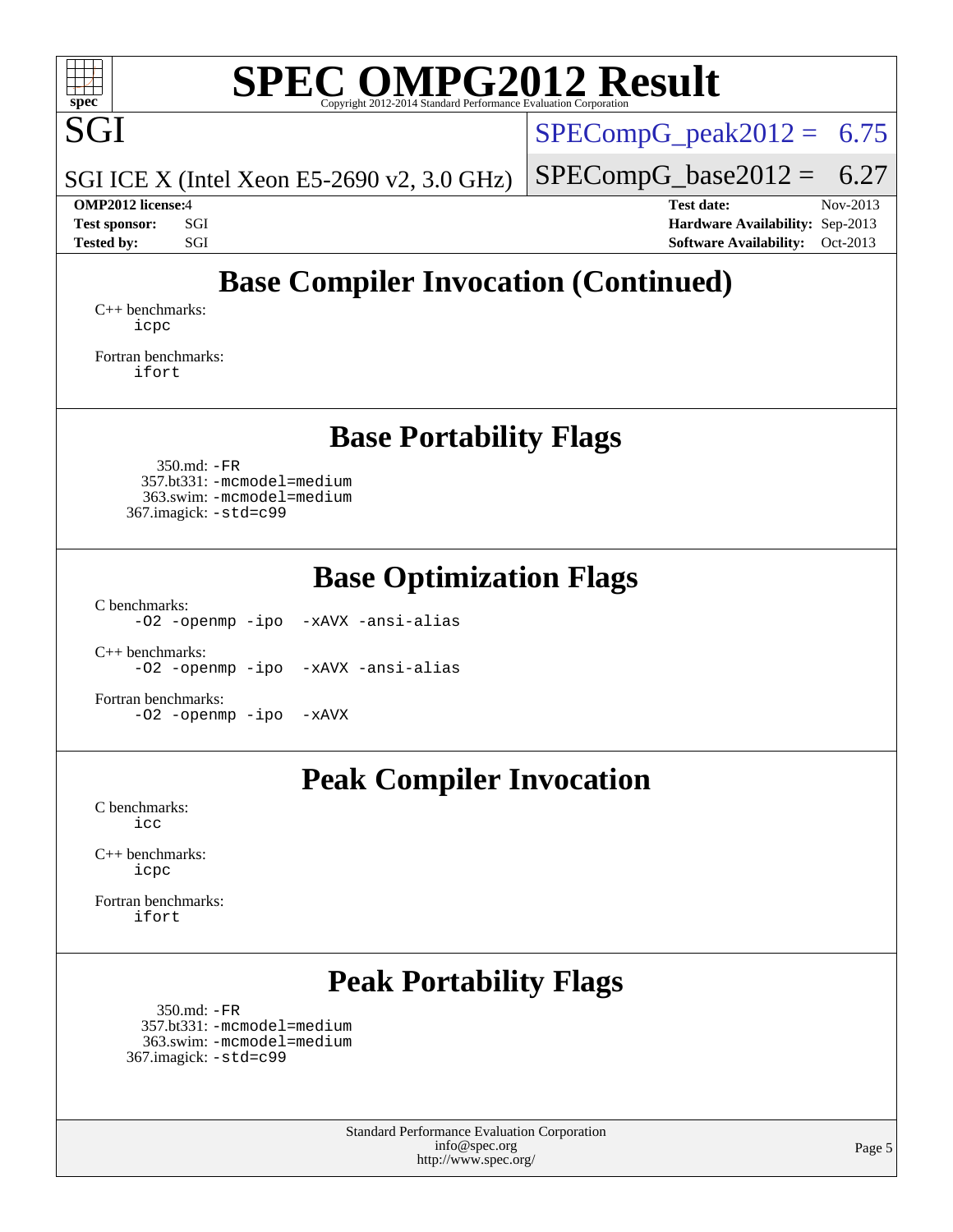

SGI

# **[SPEC OMPG2012 Result](http://www.spec.org/auto/omp2012/Docs/result-fields.html#SPECOMPG2012Result)**

 $SPECompG_peak2012 = 6.75$  $SPECompG_peak2012 = 6.75$ 

SGI ICE X (Intel Xeon E5-2690 v2, 3.0 GHz)

**[Tested by:](http://www.spec.org/auto/omp2012/Docs/result-fields.html#Testedby)** SGI SOFTWARE AVAILABILITY: Oct-2013

 $SPECompG_base2012 = 6.27$  $SPECompG_base2012 = 6.27$ 

**[OMP2012 license:](http://www.spec.org/auto/omp2012/Docs/result-fields.html#OMP2012license)**4 **[Test date:](http://www.spec.org/auto/omp2012/Docs/result-fields.html#Testdate)** Nov-2013 **[Test sponsor:](http://www.spec.org/auto/omp2012/Docs/result-fields.html#Testsponsor)** SGI **[Hardware Availability:](http://www.spec.org/auto/omp2012/Docs/result-fields.html#HardwareAvailability)** Sep-2013

## **[Peak Optimization Flags](http://www.spec.org/auto/omp2012/Docs/result-fields.html#PeakOptimizationFlags)**

```
C benchmarks:
```
 352.nab: [-O3](http://www.spec.org/omp2012/results/res2014q1/omp2012-20140106-00042.flags.html#user_peakOPTIMIZE352_nab_f-O3) [-openmp](http://www.spec.org/omp2012/results/res2014q1/omp2012-20140106-00042.flags.html#user_peakOPTIMIZE352_nab_f-openmp) [-ipo](http://www.spec.org/omp2012/results/res2014q1/omp2012-20140106-00042.flags.html#user_peakOPTIMIZE352_nab_f-ipo_84062ab53814f613187d02344b8f49a7) [-xAVX](http://www.spec.org/omp2012/results/res2014q1/omp2012-20140106-00042.flags.html#user_peakOPTIMIZE352_nab_f-xAVX) [-fno-alias](http://www.spec.org/omp2012/results/res2014q1/omp2012-20140106-00042.flags.html#user_peakOPTIMIZE352_nab_f-no-alias_694e77f6c5a51e658e82ccff53a9e63a) [-opt-malloc-options=1](http://www.spec.org/omp2012/results/res2014q1/omp2012-20140106-00042.flags.html#user_peakOPTIMIZE352_nab_f-opt-malloc-options_d882ffc6ff87e51efe45f9a5190004b0) [-opt-calloc](http://www.spec.org/omp2012/results/res2014q1/omp2012-20140106-00042.flags.html#user_peakOPTIMIZE352_nab_f-opt-calloc) [-fp-model fast=2](http://www.spec.org/omp2012/results/res2014q1/omp2012-20140106-00042.flags.html#user_peakOPTIMIZE352_nab_f-fp-model_a7fb8ccb7275e23f0079632c153cfcab) [-no-prec-div](http://www.spec.org/omp2012/results/res2014q1/omp2012-20140106-00042.flags.html#user_peakOPTIMIZE352_nab_f-no-prec-div) [-no-prec-sqrt](http://www.spec.org/omp2012/results/res2014q1/omp2012-20140106-00042.flags.html#user_peakOPTIMIZE352_nab_f-no-prec-sqrt) [-ansi-alias](http://www.spec.org/omp2012/results/res2014q1/omp2012-20140106-00042.flags.html#user_peakCOPTIMIZE352_nab_f-ansi-alias) 358.botsalgn: [-O3](http://www.spec.org/omp2012/results/res2014q1/omp2012-20140106-00042.flags.html#user_peakOPTIMIZE358_botsalgn_f-O3) [-openmp](http://www.spec.org/omp2012/results/res2014q1/omp2012-20140106-00042.flags.html#user_peakOPTIMIZE358_botsalgn_f-openmp) [-ipo](http://www.spec.org/omp2012/results/res2014q1/omp2012-20140106-00042.flags.html#user_peakOPTIMIZE358_botsalgn_f-ipo_84062ab53814f613187d02344b8f49a7) [-xSSE4.2](http://www.spec.org/omp2012/results/res2014q1/omp2012-20140106-00042.flags.html#user_peakOPTIMIZE358_botsalgn_f-xSSE42_f91528193cf0b216347adb8b939d4107) [-fno-alias](http://www.spec.org/omp2012/results/res2014q1/omp2012-20140106-00042.flags.html#user_peakOPTIMIZE358_botsalgn_f-no-alias_694e77f6c5a51e658e82ccff53a9e63a) [-ansi-alias](http://www.spec.org/omp2012/results/res2014q1/omp2012-20140106-00042.flags.html#user_peakCOPTIMIZE358_botsalgn_f-ansi-alias) 359.botsspar: [-O3](http://www.spec.org/omp2012/results/res2014q1/omp2012-20140106-00042.flags.html#user_peakOPTIMIZE359_botsspar_f-O3) [-openmp](http://www.spec.org/omp2012/results/res2014q1/omp2012-20140106-00042.flags.html#user_peakOPTIMIZE359_botsspar_f-openmp) [-ipo](http://www.spec.org/omp2012/results/res2014q1/omp2012-20140106-00042.flags.html#user_peakOPTIMIZE359_botsspar_f-ipo_84062ab53814f613187d02344b8f49a7) [-xAVX](http://www.spec.org/omp2012/results/res2014q1/omp2012-20140106-00042.flags.html#user_peakOPTIMIZE359_botsspar_f-xAVX) [-fno-alias](http://www.spec.org/omp2012/results/res2014q1/omp2012-20140106-00042.flags.html#user_peakOPTIMIZE359_botsspar_f-no-alias_694e77f6c5a51e658e82ccff53a9e63a) [-ansi-alias](http://www.spec.org/omp2012/results/res2014q1/omp2012-20140106-00042.flags.html#user_peakCOPTIMIZE359_botsspar_f-ansi-alias) 367.imagick: basepeak = yes 372.smithwa: [-O2](http://www.spec.org/omp2012/results/res2014q1/omp2012-20140106-00042.flags.html#user_peakOPTIMIZE372_smithwa_f-O2) [-openmp](http://www.spec.org/omp2012/results/res2014q1/omp2012-20140106-00042.flags.html#user_peakOPTIMIZE372_smithwa_f-openmp) [-ipo](http://www.spec.org/omp2012/results/res2014q1/omp2012-20140106-00042.flags.html#user_peakOPTIMIZE372_smithwa_f-ipo_84062ab53814f613187d02344b8f49a7) [-xSSE4.2](http://www.spec.org/omp2012/results/res2014q1/omp2012-20140106-00042.flags.html#user_peakOPTIMIZE372_smithwa_f-xSSE42_f91528193cf0b216347adb8b939d4107) [-fno-alias](http://www.spec.org/omp2012/results/res2014q1/omp2012-20140106-00042.flags.html#user_peakOPTIMIZE372_smithwa_f-no-alias_694e77f6c5a51e658e82ccff53a9e63a) [-opt-streaming-stores always](http://www.spec.org/omp2012/results/res2014q1/omp2012-20140106-00042.flags.html#user_peakOPTIMIZE372_smithwa_f-opt-streaming-stores-always_66f55dbc532842151ebc4c82f4f5b019) [-opt-malloc-options=1](http://www.spec.org/omp2012/results/res2014q1/omp2012-20140106-00042.flags.html#user_peakOPTIMIZE372_smithwa_f-opt-malloc-options_d882ffc6ff87e51efe45f9a5190004b0) [-ansi-alias](http://www.spec.org/omp2012/results/res2014q1/omp2012-20140106-00042.flags.html#user_peakCOPTIMIZE372_smithwa_f-ansi-alias) [C++ benchmarks:](http://www.spec.org/auto/omp2012/Docs/result-fields.html#CXXbenchmarks) 376.kdtree: basepeak = yes [Fortran benchmarks](http://www.spec.org/auto/omp2012/Docs/result-fields.html#Fortranbenchmarks): 350.md: [-O2](http://www.spec.org/omp2012/results/res2014q1/omp2012-20140106-00042.flags.html#user_peakOPTIMIZE350_md_f-O2) [-openmp](http://www.spec.org/omp2012/results/res2014q1/omp2012-20140106-00042.flags.html#user_peakOPTIMIZE350_md_f-openmp) [-ipo](http://www.spec.org/omp2012/results/res2014q1/omp2012-20140106-00042.flags.html#user_peakOPTIMIZE350_md_f-ipo_84062ab53814f613187d02344b8f49a7) [-xAVX](http://www.spec.org/omp2012/results/res2014q1/omp2012-20140106-00042.flags.html#user_peakOPTIMIZE350_md_f-xAVX) [-fno-alias](http://www.spec.org/omp2012/results/res2014q1/omp2012-20140106-00042.flags.html#user_peakOPTIMIZE350_md_f-no-alias_694e77f6c5a51e658e82ccff53a9e63a) [-opt-malloc-options=1](http://www.spec.org/omp2012/results/res2014q1/omp2012-20140106-00042.flags.html#user_peakOPTIMIZE350_md_f-opt-malloc-options_d882ffc6ff87e51efe45f9a5190004b0) [-fp-model fast=2](http://www.spec.org/omp2012/results/res2014q1/omp2012-20140106-00042.flags.html#user_peakFOPTIMIZE350_md_f-fp-model_a7fb8ccb7275e23f0079632c153cfcab) [-no-prec-div](http://www.spec.org/omp2012/results/res2014q1/omp2012-20140106-00042.flags.html#user_peakFOPTIMIZE350_md_f-no-prec-div) [-no-prec-sqrt](http://www.spec.org/omp2012/results/res2014q1/omp2012-20140106-00042.flags.html#user_peakFOPTIMIZE350_md_f-no-prec-sqrt) 351.bwaves: [-O3](http://www.spec.org/omp2012/results/res2014q1/omp2012-20140106-00042.flags.html#user_peakOPTIMIZE351_bwaves_f-O3) [-openmp](http://www.spec.org/omp2012/results/res2014q1/omp2012-20140106-00042.flags.html#user_peakOPTIMIZE351_bwaves_f-openmp) [-ipo](http://www.spec.org/omp2012/results/res2014q1/omp2012-20140106-00042.flags.html#user_peakOPTIMIZE351_bwaves_f-ipo_84062ab53814f613187d02344b8f49a7) [-xAVX](http://www.spec.org/omp2012/results/res2014q1/omp2012-20140106-00042.flags.html#user_peakOPTIMIZE351_bwaves_f-xAVX) [-fno-alias](http://www.spec.org/omp2012/results/res2014q1/omp2012-20140106-00042.flags.html#user_peakOPTIMIZE351_bwaves_f-no-alias_694e77f6c5a51e658e82ccff53a9e63a) [-fp-model fast=2](http://www.spec.org/omp2012/results/res2014q1/omp2012-20140106-00042.flags.html#user_peakFOPTIMIZE351_bwaves_f-fp-model_a7fb8ccb7275e23f0079632c153cfcab) [-no-prec-div](http://www.spec.org/omp2012/results/res2014q1/omp2012-20140106-00042.flags.html#user_peakFOPTIMIZE351_bwaves_f-no-prec-div) [-no-prec-sqrt](http://www.spec.org/omp2012/results/res2014q1/omp2012-20140106-00042.flags.html#user_peakFOPTIMIZE351_bwaves_f-no-prec-sqrt) 357.bt331: Same as 351.bwaves 360.ilbdc: [-O3](http://www.spec.org/omp2012/results/res2014q1/omp2012-20140106-00042.flags.html#user_peakOPTIMIZE360_ilbdc_f-O3) [-openmp](http://www.spec.org/omp2012/results/res2014q1/omp2012-20140106-00042.flags.html#user_peakOPTIMIZE360_ilbdc_f-openmp) [-ipo](http://www.spec.org/omp2012/results/res2014q1/omp2012-20140106-00042.flags.html#user_peakOPTIMIZE360_ilbdc_f-ipo_84062ab53814f613187d02344b8f49a7) [-xAVX](http://www.spec.org/omp2012/results/res2014q1/omp2012-20140106-00042.flags.html#user_peakOPTIMIZE360_ilbdc_f-xAVX) [-opt-malloc-options=1](http://www.spec.org/omp2012/results/res2014q1/omp2012-20140106-00042.flags.html#user_peakOPTIMIZE360_ilbdc_f-opt-malloc-options_d882ffc6ff87e51efe45f9a5190004b0)  $362$ .fma3d: basepeak = yes 363.swim: [-O3](http://www.spec.org/omp2012/results/res2014q1/omp2012-20140106-00042.flags.html#user_peakOPTIMIZE363_swim_f-O3) [-openmp](http://www.spec.org/omp2012/results/res2014q1/omp2012-20140106-00042.flags.html#user_peakOPTIMIZE363_swim_f-openmp) [-ipo](http://www.spec.org/omp2012/results/res2014q1/omp2012-20140106-00042.flags.html#user_peakOPTIMIZE363_swim_f-ipo_84062ab53814f613187d02344b8f49a7) [-xSSE4.2](http://www.spec.org/omp2012/results/res2014q1/omp2012-20140106-00042.flags.html#user_peakOPTIMIZE363_swim_f-xSSE42_f91528193cf0b216347adb8b939d4107) [-fno-alias](http://www.spec.org/omp2012/results/res2014q1/omp2012-20140106-00042.flags.html#user_peakOPTIMIZE363_swim_f-no-alias_694e77f6c5a51e658e82ccff53a9e63a) [-opt-streaming-stores always](http://www.spec.org/omp2012/results/res2014q1/omp2012-20140106-00042.flags.html#user_peakOPTIMIZE363_swim_f-opt-streaming-stores-always_66f55dbc532842151ebc4c82f4f5b019) [-opt-malloc-options=3](http://www.spec.org/omp2012/results/res2014q1/omp2012-20140106-00042.flags.html#user_peakOPTIMIZE363_swim_f-opt-malloc-options_13ab9b803cf986b4ee62f0a5998c2238) 370.mgrid331: [-O2](http://www.spec.org/omp2012/results/res2014q1/omp2012-20140106-00042.flags.html#user_peakOPTIMIZE370_mgrid331_f-O2) [-openmp](http://www.spec.org/omp2012/results/res2014q1/omp2012-20140106-00042.flags.html#user_peakOPTIMIZE370_mgrid331_f-openmp) [-ipo](http://www.spec.org/omp2012/results/res2014q1/omp2012-20140106-00042.flags.html#user_peakOPTIMIZE370_mgrid331_f-ipo_84062ab53814f613187d02344b8f49a7) [-xSSE4.2](http://www.spec.org/omp2012/results/res2014q1/omp2012-20140106-00042.flags.html#user_peakOPTIMIZE370_mgrid331_f-xSSE42_f91528193cf0b216347adb8b939d4107) [-fno-alias](http://www.spec.org/omp2012/results/res2014q1/omp2012-20140106-00042.flags.html#user_peakOPTIMIZE370_mgrid331_f-no-alias_694e77f6c5a51e658e82ccff53a9e63a) [-opt-malloc-options=3](http://www.spec.org/omp2012/results/res2014q1/omp2012-20140106-00042.flags.html#user_peakOPTIMIZE370_mgrid331_f-opt-malloc-options_13ab9b803cf986b4ee62f0a5998c2238) 371.applu331: basepeak = yes The flags file that was used to format this result can be browsed at

<http://www.spec.org/omp2012/flags/Intel-ic13.0-linux64.20130320.html>

You can also download the XML flags source by saving the following link: <http://www.spec.org/omp2012/flags/Intel-ic13.0-linux64.20130320.xml>